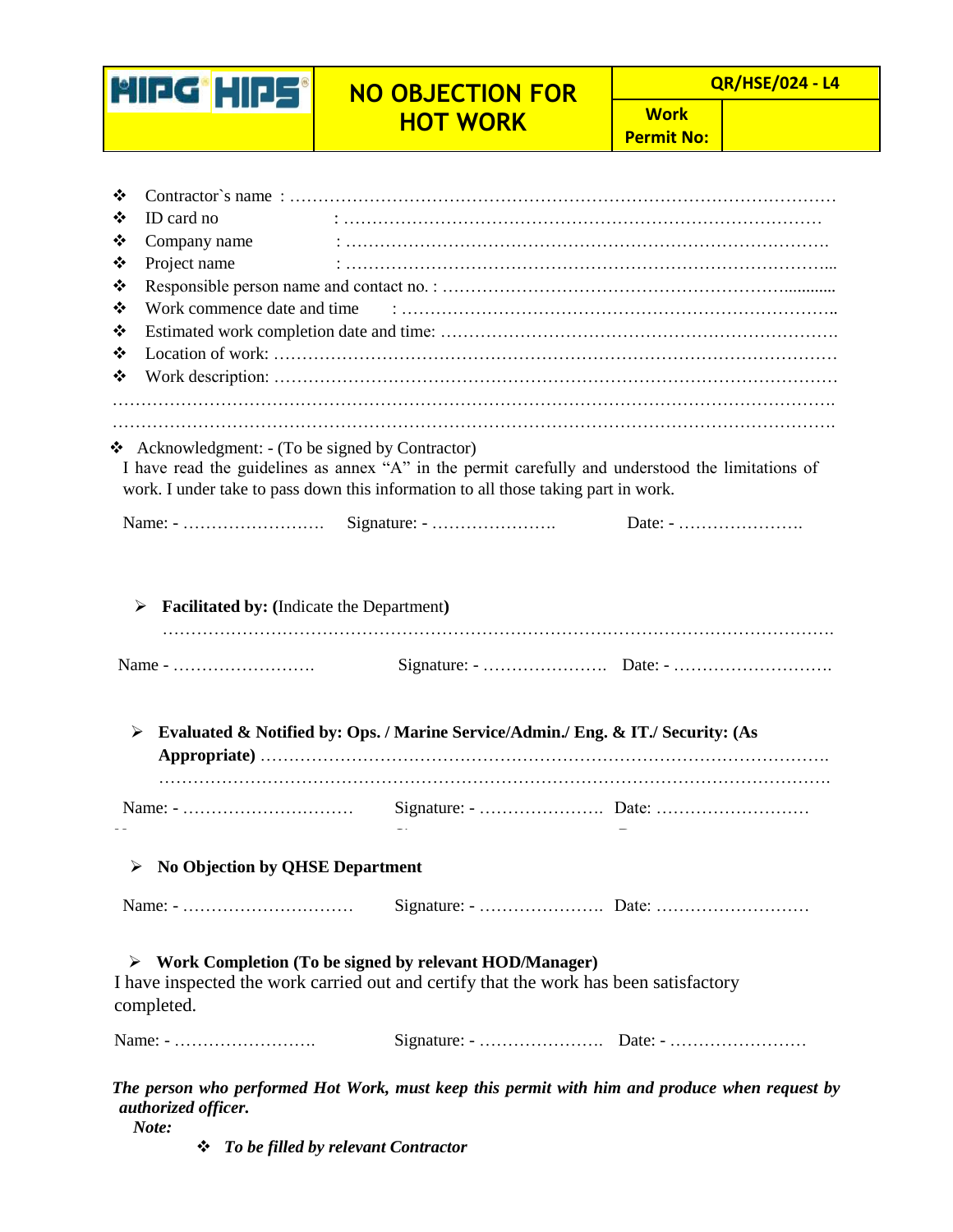Every contractor must strictly adhere to the guidelines.

- 1. Every outsourced contract person should undergo the Safety Induction training conducted by HIPS HSE Department and sign the acknowledgement.
- 2. It is a requirement of conduct a hazard identification risk assessment and all elimination or mitigation action to be completed for the identified hazards before commence the works.
- 3. Always should take necessary actions to protect the employees, stakeholders, customers and properties of HIPG/HIPS.
- 4. All equipment are to be in sound condition with holding required certificates.
- 5. Do not harm the environment of the HIPG/HIPS premises.
- 6. If an emergency situation (Including an accident/near miss) occurred, please inform the ERU/HSE Department and security section.
- 7. It is required to obtain port entry pass prior to enter the port for every personnel and vehicles. It is required to obtain permission from Custom for any tools / equipment or goods bring inside the Port.
- 8. Explosive items or gadgets are strictly prohibited inside the work premises.
- 9. Every worker should wear standard personnel protective equipment and should be well aware about those items and their usage.
- 10. All employees must be well aware about the Fire Assembly Points and paths to the Fire Assembly Points.
- 11. Every contractor must strictly adhere to the driving limitations inside the Port and maximum speed should be 50 kmph.
- 12. All vehicles to be parked at the designated areas and all traffic rules to be adhered.
- 13. The person who performed Hot Work (Welding, Grinding, and Cutting etc.) should have a prior preparations and all the fire extinguishers must be align before the specific work. HIPS fire section be informed prior to commence the works.
- 14. Working above 2m heights –Need to adhere working at height safety standards.
- 15. Taking photographs or video recordings inside the Port is strictly prohibited.
- 16. All the garbage and waste should be disposed according to the standards. It should be separated as digest waste and non-digest waste and need to dispose designated bins placed at the designated locations. Construction debris should be removed from the location regularly in order to keep the area as a safe work place.
- 17. You are not authorized to enter the ships or restricted areas unless permission granted by relevant authority.